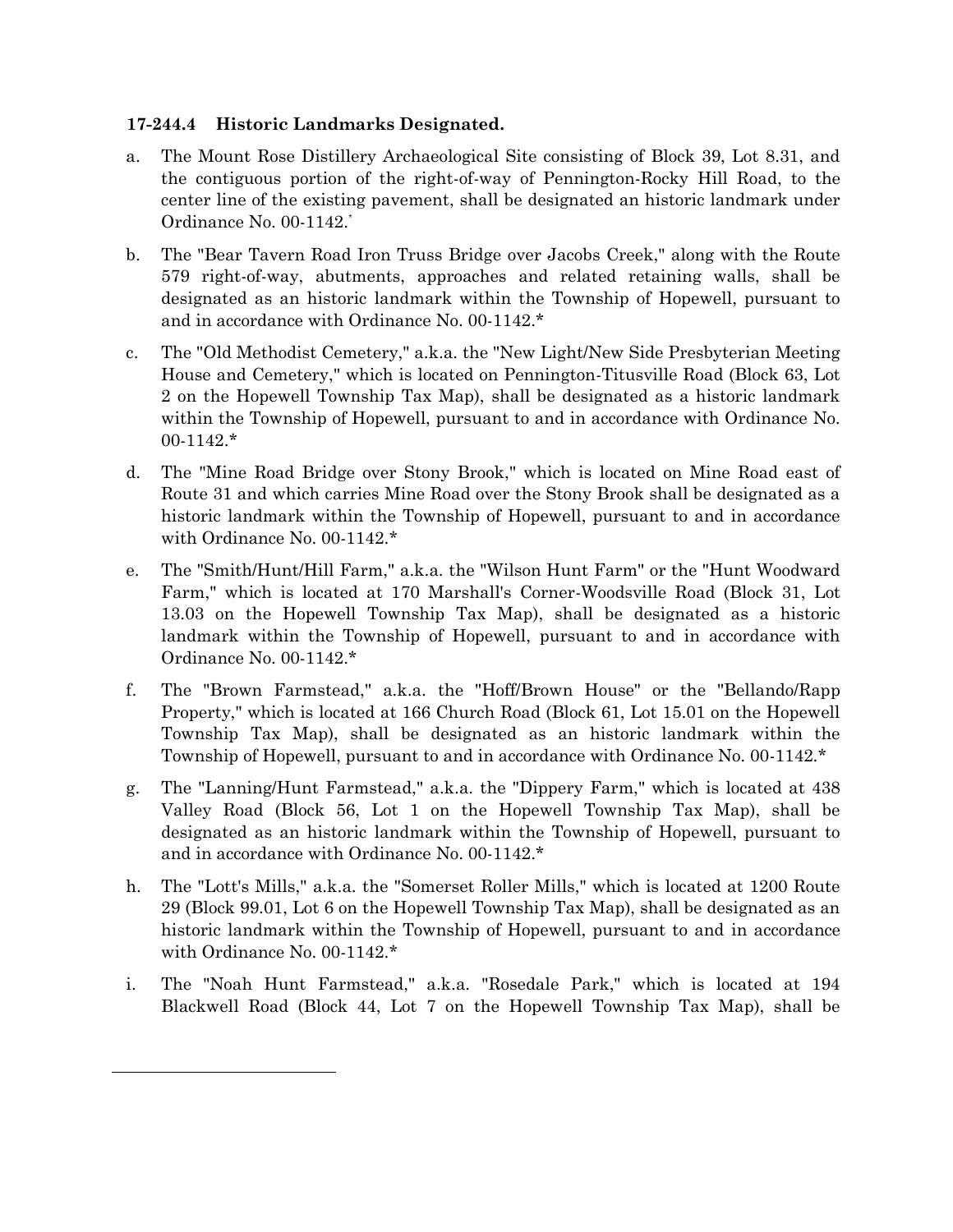designated as an historic landmark within the Township of Hopewell, pursuant to and in accordance with Ordinance No. 00-1142.<sup>\*</sup>

- j. The "Major Henry Phillips House," a.k.a. the "Holcomb/Ely Farmstead" or the "Birum House," which is located at 84 Pleasant Valley Road (Block 54, Lot 7 on the Hopewell Township Tax Map), shall be designated as an historic landmark within the Township of Hopewell, pursuant to and in accordance with Ordinance No. 00-1142.\*
- k. The "Jeremiah Woolsey House," a.k.a. the "Woolsey House," which is located at 237 Washington Crossing-Pennington Road (Block 92, Lot 26 on the Hopewell Township Tax Map), shall be designated as an historic landmark within the Township of Hopewell, pursuant to and in accordance with Ordinance No. 00-1142.\*
- l. The "Mount Rose General Store" which is located at 230 Hopewell-Princeton Road (Block 16, Lot 21 on the Hopewell Township Tax Map), shall be designated as an historic landmark within the Township of Hopewell, pursuant to and in accordance with Ordinance No. 00-1142.\*
- m. The "Samuel Moore Sr. House", a.k.a. the "John Welling House," which is located at 56 East Curlis Avenue (Block 74, Lot 47 on the Hopewell Township Tax Map), shall be designated as an historic landmark within the Township of Hopewell pursuant to and in accordance with Ordinance No. 00-1142.\*
- n. The "Andrew Titus House," which is located at 11 Cedar Lane (Block 133, Lot 11 on the Hopewell Township Tax Map), shall be designated as an historic landmark within the Township of Hopewell, pursuant to and in accordance with Ordinance No. 00- 1142.
- o. The "Titusville Store," which is located at 34 River Drive (Block 134, Lot 13 on the Hopewell Township Tax Map), is the site of 1 building located on a .5 acre parcel; and shall be designated as an Historic Landmark within the Township of Hopewell, pursuant to and in accordance with Ordinance No. 00-1142.
- p. The "Harbourton Blacksmith"s House," which is located at 1459 Trenton Harbourton Road (Block 52, Lot 1 on the Hopewell Township Map), is the site of 1 dwelling and accessory buildings located on a 1.72 acre parcel; and shall be designated as an Historic Landmark within the Township of Hopewell, pursuant to and in accordance with Ordinance No. 00-1142.
- q. The "Runyon-Titus Barn," located at 115 Route 31 North (Block 37, Lot 19 on the Hopewell Township Tax Map), is the site of a barn and springhouse located on a 67 acre parcel; and shall be designated as an Historic Landmark within the Township of Hopewell, pursuant to and in accordance with Ordinance No.. 00-142.
- r. The "Enos Titus Farmstead," which is located at 340 Rocky Hill Road (Block 45, Lot 1.02 on the Hopewell Township Max Map), is the site of a farmstead including 1 dwelling, 1 large barn and accessory buildings located on a 2.24 acre parcel; and shall

 $\overline{\phantom{a}}$